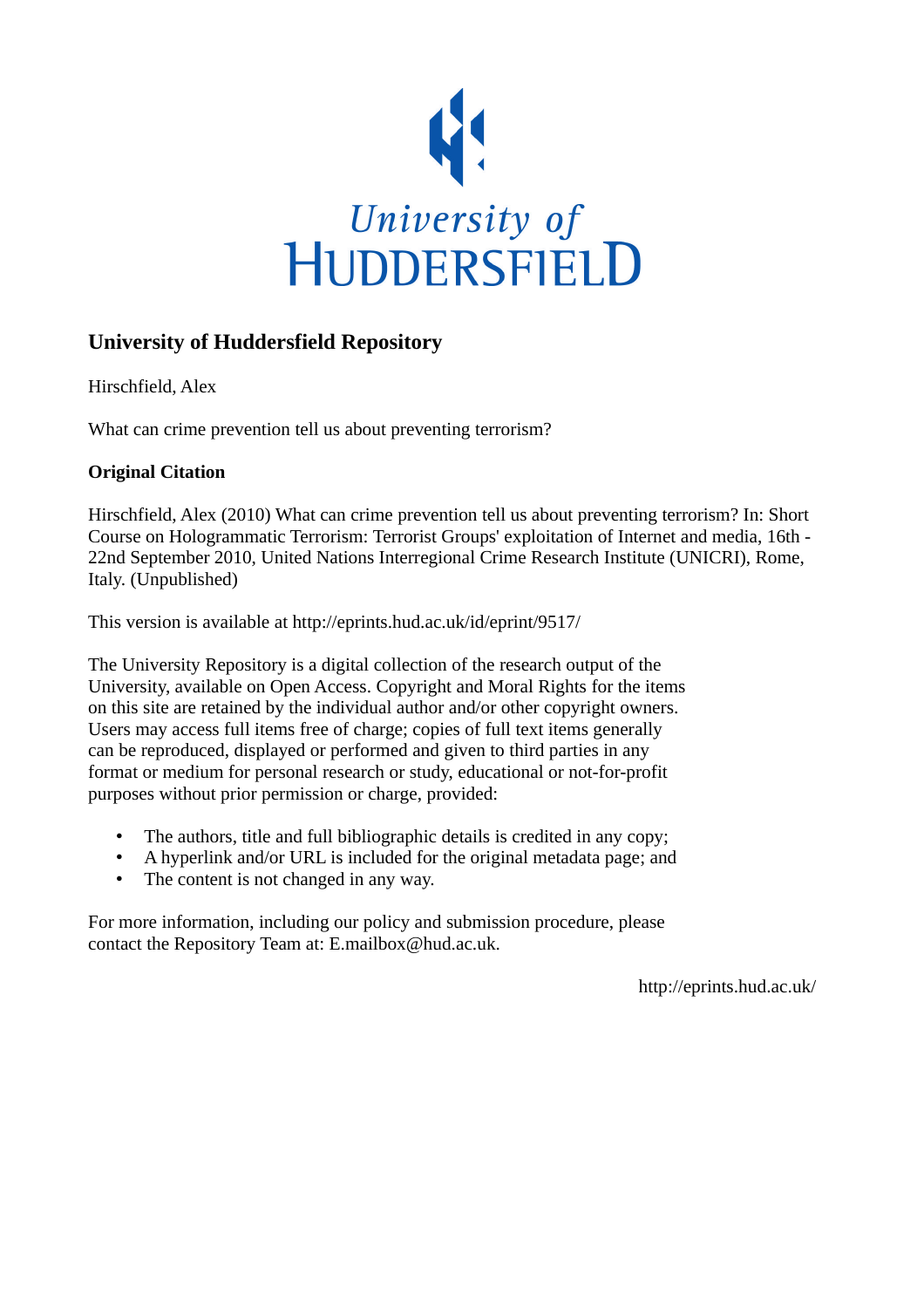# **Short Course on Hologrammatic Terrorism**

# **Terrorist Groups' exploitation of Internet and media**

### 25 February - 3 March 2010

# [ **The topic** ]

In a society that is driven by communication, it is common that an imbalance particularly favorable to terrorism is real. Even a "little" terrorist attack produces, via the media, a proliferation of chaotic images. This is the "hologram of terror" which lives in the cathode tube and feeds itself by images that it produces.

## [ **Objective** ]

The Short Course aims to provide researchers and students with a comprehensive understanding and a detailed perspective on sociological, criminological and technical aspects related to the use and exploitation of Information & Communication Technologies (ICT) by terrorist groups.

### [ **Methodology** ]

By adopting a multidisciplinary approach, the Short Course is comprised of daily workshops offering interaction with renowned international experts on the most current topics concerning hologrammatic terrorism.

### **LINE FOR APPLICATIONS: 24 January 2010**